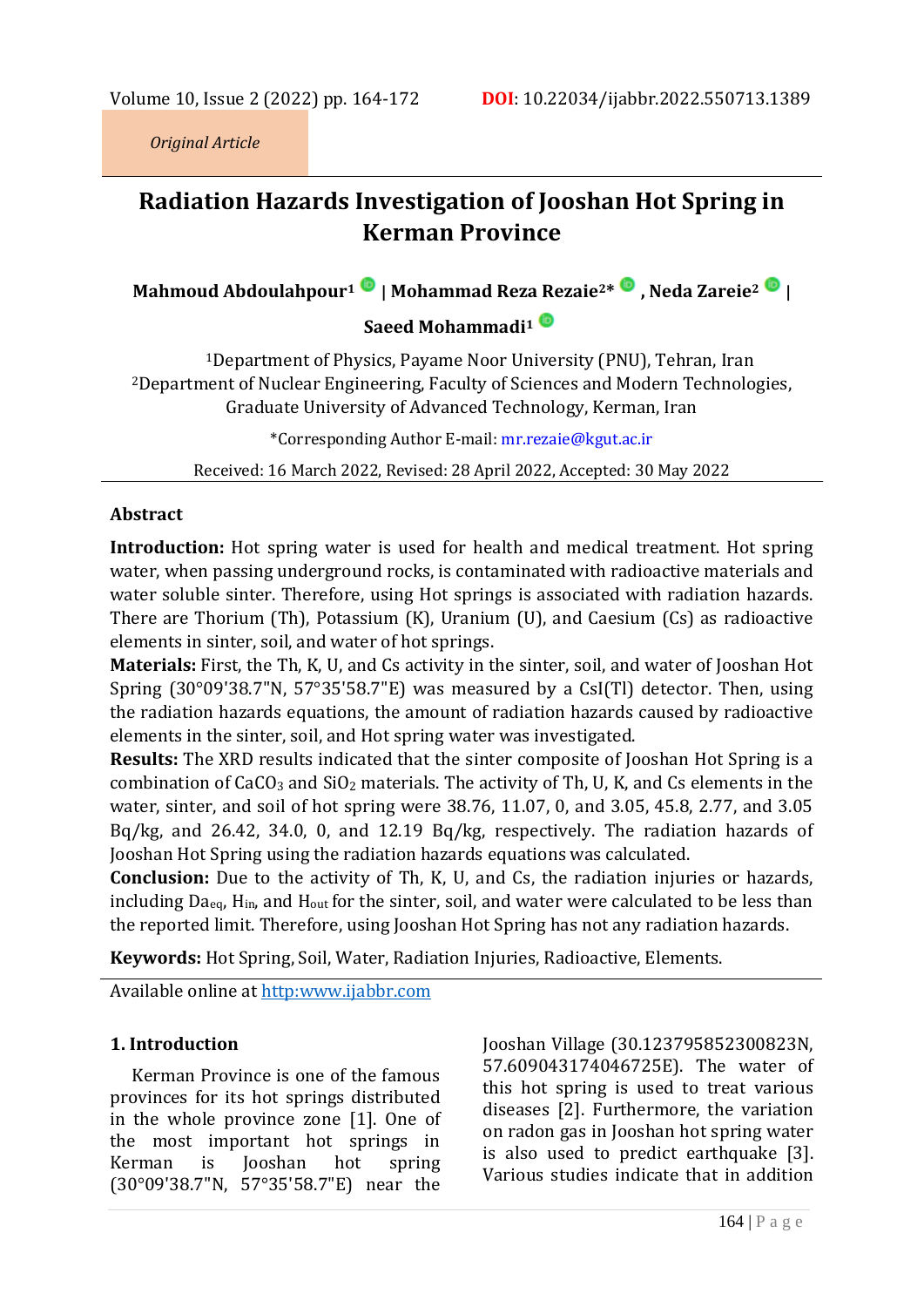to radon, the Th, K, U, and Cs radioactive elements are further present in the water, soil, and sinters of hot springs [4]. The aim of this research is the calculation of Jooshan Hot Spring radiation hazards by determining the Daeq, Hin, and Hout hazard equations. For this, the activity of radioactive elements in hot spring component should be measured.

The water of the hot spring zone penetrates into the underground layers and due to contact with hot volcanic crusts, it heats up and is transferred to the surface by pressure through the existing cracks. Some water-soluble materials are contaminated with radioactive elements. Different water passage pores likely emit radon gas due to the presence of 238U and 232Th series, which radon gas further dissolves in water when water passes through them. From the basement layers to the ground surface, the radioactive elements of various sediments and radon gas are dissolved in it. After the water reaches the surface and due to its cooling, the dissolved sediments in it settle around the spring. Due to the use of hot spring for medical treatment, it is possible to create radiation hazards caused by radioactive elements dissolved in water and moreover, the radioactive elements in the sediments and soil that is located in the bed of the spring and around it**.**

Water-soluble radon gas can be used to predict earthquakes in the area around the spring. Usually before the earthquake happens, many cracks are created in the faults around the spring, which reduces or increases the radon gas in the hot spring. By continuously monitoring the radon concentration in the hot spring, an earthquake of more than 3 Richter can be predicted between one week to 20 days [5, 6]. Likewise, by measuring the amount of radioactive elements in the water, soil, and sediments of the hot spring, the amount of hazards caused by these radioactive elements in its users can be calculated**.**

In this research, it is tried to collect samples of sediments, soil, and hot spring water by referring to Sirch hot spring in Kerman, and then using CSI (TL) scintillation detector to identify the amount of radioactive elements in the hot spring and calculate their specific activity. From the specific activity of each of the radioactive elements in each of the water, soil, and sediment samples of the spring, the amount of radiation hazards can be calculated using the hazard equations.

During hot spring therapy, owing to the presence of radioactive elements, the time of using the hot spring is highly effective in the dose received and radiation hazards [5, 6]. This research aimed to investigate the radiation hazards of Jooshan Hot Spring due to the presence of radioactive elements. Furthermore, the sinter, water, and soil of the hot spring was collected. The compositions of the sinter were calculated using the XRD technique. The activity of radioactive elements in the hot spring water, soil, and sinter was measured using a CSI (Tl) detector [7]. By placing the activity of radioactive elements in radiation hazard equations, the radiation hazard caused by the water, soil, and sinter of Jooshan Hot Spring was investigated. Therefore, its operational method will be mentioned below**.**

## **2. Material and Methods**

The main purpose of this study is to calculate the radiation hazards of Sirch hot spring in Jooshan village of Kerman province. To calculate the radiative hazards, first the activity of the elements in the components of the hot spring should be calculated, including sediments, water, and soil of the spring. Radiation hazards of each component of the hot spring are calculated by the hazards equations. Thus, first, the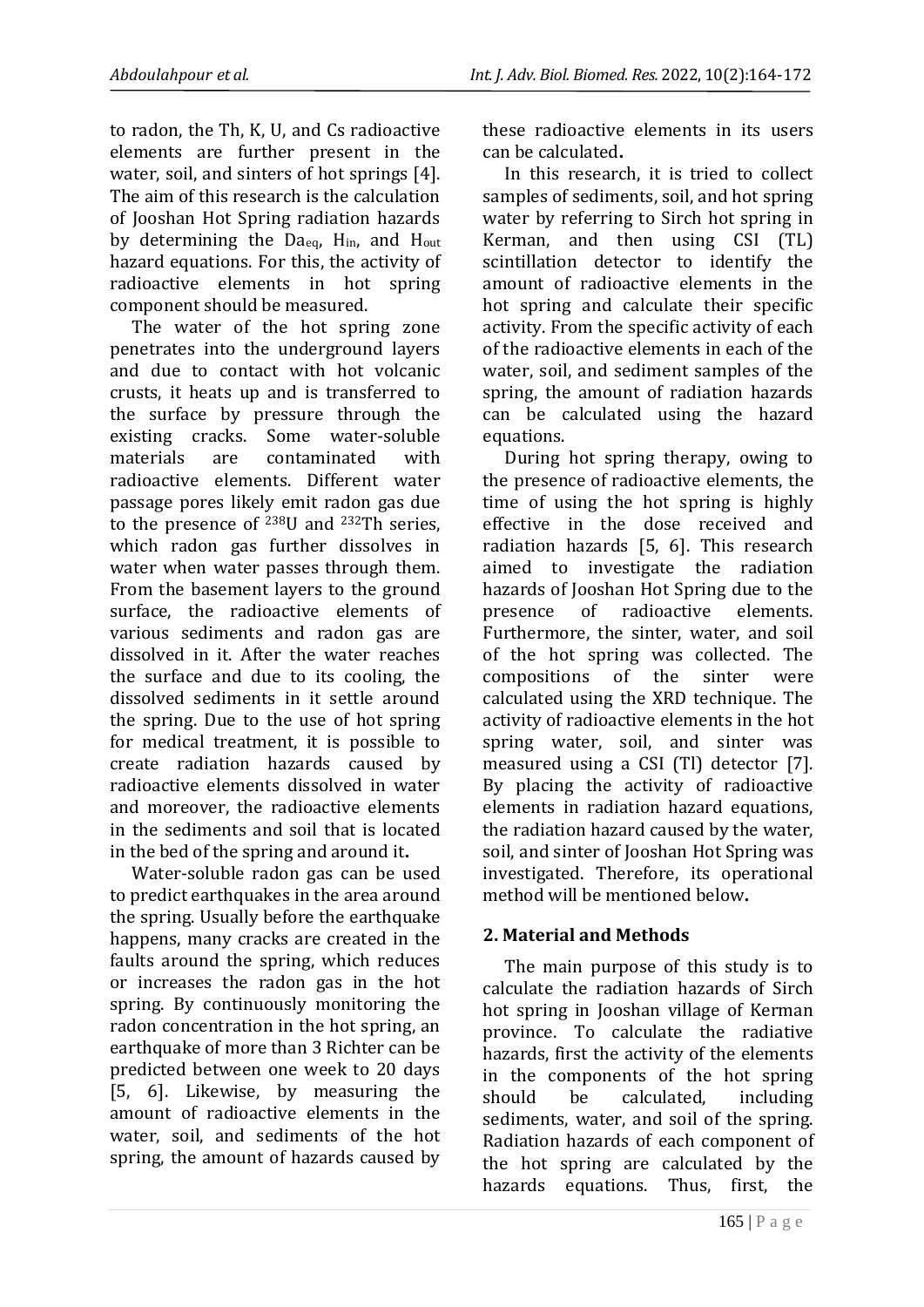method of collecting samples of hot spring components is explained. Then, the method of calculating the activity of hot springs components will be described, and at the end, the equations related to calculating the radiative hazards of hot springs will be introduced.

#### **2.1. Collecting samples of Jooshan hot spring components**

With a little mountaineering, can be arrived to the Jooshan hot spring area, as depicted in Figure 1.

Initially, the soil around of the hot spring was collected and was divided to 5 packages with 100 g mass to calculate the

soil activity. Then, the sediments of the hot spring were further collected. These sediments were kept in the laboratory for 1 week to remove water from them. After drying the sediments, 3 samples of them were divided into 100 g packages to calculate the activity of the Th, K, U, and Cs radioactive elements and determine the type of sediments by the X-Ray diffraction Analysis (XRD) [8, 3]. Likewise, 5 litters of hot spring water were prepared and was divided to 5 packages to calculate the Th, U, k, etc. as the radioactive elements displayed in Figure 2.



**Figure 1**. Zone of Jooshan hot spring area in Kerman



**Figure 2**. Jooshan hot spring component (soil, sinter, and water)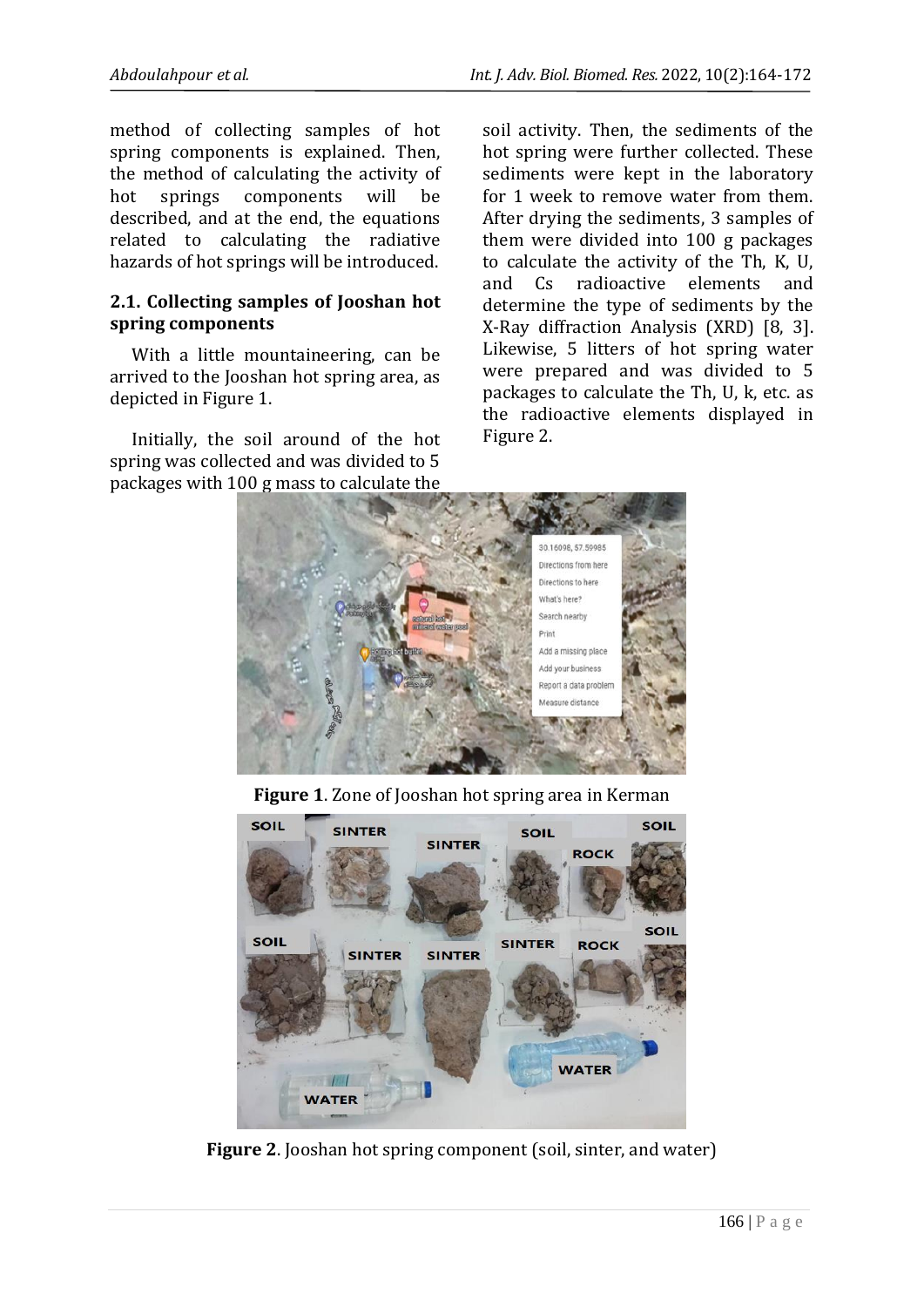#### **2.2. Calculating the specific activity of radioactive elements in Jooshan hot spring components**

The special activity of each component of the hot spring is obtained from the Equation (1).

$$
As = A/m
$$
 (1)

That As is the Specific activity of each radioactive element in unit of Bq/kg. A is the Sample activity in Bq unit and m is mass sample in kg unit. The mass of the samples is calculated using scales. The Specific activity of the samples is also calculated from Equation (2).

$$
As = N / (t. Iy.e.m)
$$
 (2)

In Equation (2),  $ε$  is the total gamma count efficiency of the CsI (Tl) detector, Iγ is the probability of the gamma emission of Th, K, U, and Cs radioactive elements and t is the time of irradiation that assumed 900 s to increase the accuracy of activity. To calculate the activity of each Th, K, U, and Cs radioactive elements the amount of N count for each of these elements should be specified. Because each of the above elements has its own characteristic gamma, the amount of gamma particle count in each of the energies should be determined according to the radiation spectrum of each of these samples. Likewise, the total gamma count efficiency of measuring device is different for each of the radiative gammas related to the elements.

The gamma spectrometer is a CSI (Tl) scintillator whose the total gamma count efficiency is indicated for each of the Th, K, U, and Cs radioactive elements according to its characteristic gamma in Table 1. CSI (Tl) scintillation detector for gamma measurement should be calibrated that was calibrated with 60Co source.

After measuring the number of gamma counts related to each of the Th, K, U, and Cs radioactive elements in each of the samples of sediments, water, and soil of the Jooshan hot spring and by placing in the Equation (2), the specific activity can be calculate.

| <b>Element</b> | <b>Probability of the Gamma Emission</b><br>$[\mathrm{Iy}]$ | <b>Total Gamma Count Efficiency</b><br>(ε) |
|----------------|-------------------------------------------------------------|--------------------------------------------|
| 232Th          | 43.5                                                        | 0.88                                       |
| $238$ [J       | 19.2                                                        | 0.68                                       |
| $238$ [J       | 35.1                                                        | 0.55                                       |
| 232Th          | 30.58                                                       | 0.3                                        |
| $137C_S$       | 87.5                                                        | 0.25                                       |

**Table 1.** The total gamma count efficiency of the CsI (Tl) detector (ε) and the probability of the gamma emission  $(Iy)$  of the Th, K, U, and Cs elements

## **2.3. Calculation of Jooshan hot spring components radiation hazards**

In order to calculate the radiative hazards of each of the components of the hot spring, the amount of specific activity Th, K, U, and Cs radioactive elements should be calculated and placed in the equations 3-11 as hazards Equation [1- 28] [7-23].

$$
Ra_{eq} = A_U + 1.43 \times A_{Th} + 0.077 \times A_k
$$
 (3)

 $Dr=0.43A_U+0.66A_{Th}+0.043A_K+0.03A_C+34$ (4)

| $D_{\text{out}}=D_{\text{r}} \times 24h \times 365.25d \times 0.2 \times 0.7 \times 10^{-6}$ (5) |
|--------------------------------------------------------------------------------------------------|
|                                                                                                  |

$$
D_{in} = Dr \times 24 \times 365.25 \times 1.4 \times 0.8 \times 0.7 \times 10^{-6} (6)
$$

$$
D_{\text{tot}} = D_{\text{out}} + D_{\text{in}} \tag{7}
$$

 $H_{ex} = A_U / 370 + A_{Th} / 259 + A_K / 4810$  (8)

Hin=Au/185+A<sub>Th</sub>/259+A<sub>k</sub>/4810 (9)

$$
I\gamma = Au/150 + A_{Th}/100 + A_k/1500
$$
 (10)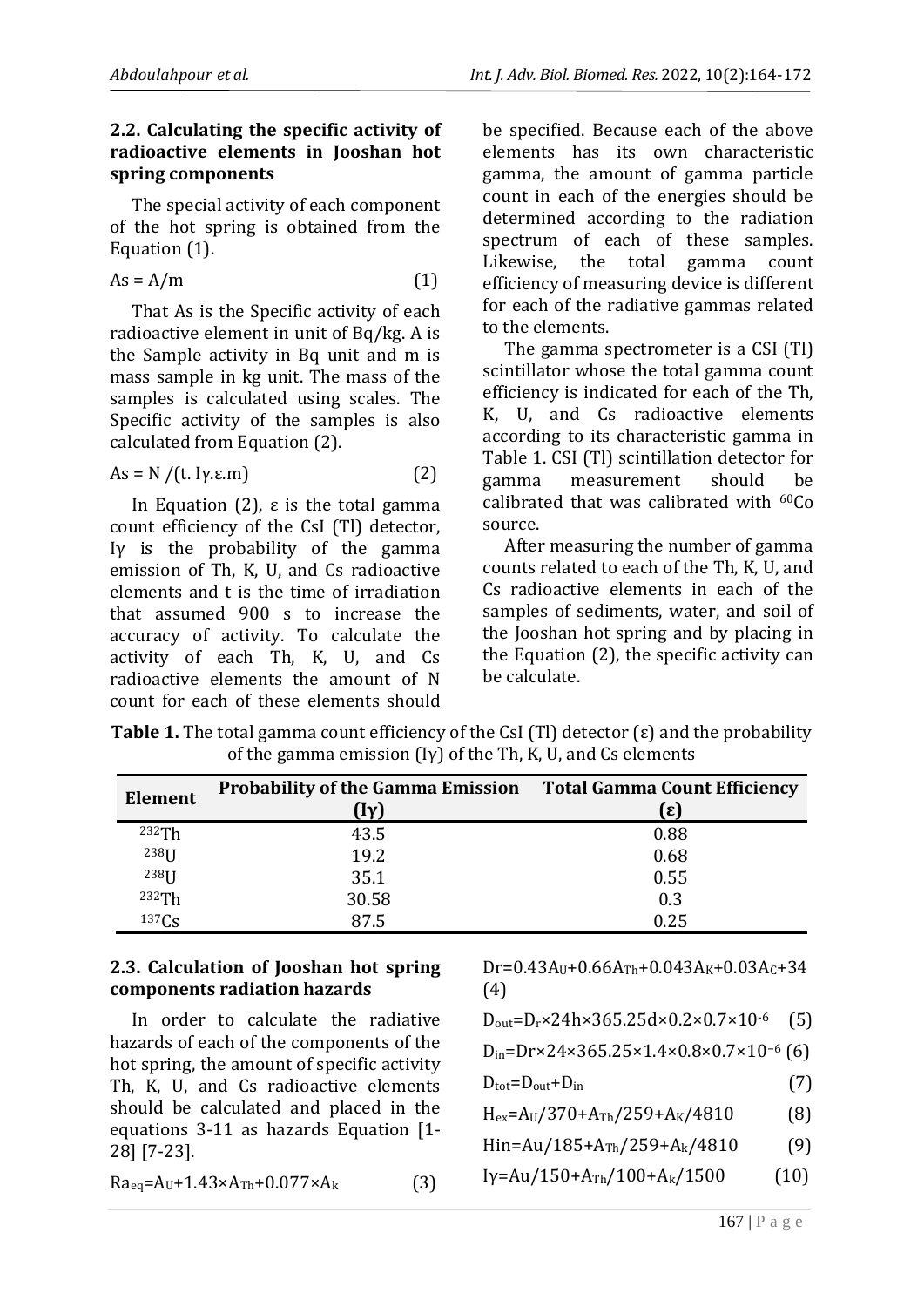$ELCR=D_{tot} \times D_L \times RF=D_{tot} \times 70 \times 0.05 \times 10^{-6}$ (11)

Equation 3 reveals an equation that can be used to obtain the equivalent activity of Raeq radium. Equation 4 depicts an equation that can be used to obtain the  $D_r$  or absorbed dose in the air. Equation 5 indicates an equation that can be used to obtain D<sub>out</sub>. Equation 6 indicates an equation that can be used to obtain  $D_{in}$ . Equation 7 displays an equation that can be used to obtain  $D_{\text{tot}}$ . Equation 8 indicates an equation that can<br>soft sample

be used to obtain Hex. Equation 9 depicts an equation that can be used to obtain Hin. Equation 10 shows an equation that can be used to obtain Iγ. Equation 11 shows an equation that can be used to obtain Excess Lifetime Cancer Risk (ELCR).

#### **3. Results and Discussion**

Figure 3 presents the XRD results of the detection of molecular compounds in the sinter of Jooshan Hot Spring.



**Figure 3**. Jooshan Hot Spring sinter compositions using the XRD technique

The type of the sinter of hot springs is generally either CaCO3, SiO2, or CaCO3- SiO2 type [24]**.** The results of this study indicate that the sinter of Jooshan Hot Spring of CaCO3-SiO2 type is according to

Figure 2. Table 2 depicts the results of measuring the activity of Th, K, U, and Cs elements using a CSI (Tl) detector in the sinter, water, and soil of hot springs.

**Table 2.** The activity of Th, K, U, and Cs elements in the sinter, water, and soil of Jooshan Hot Spring in Kerman

| <b>Activity Bq/kg</b> |       |               |             |  |  |
|-----------------------|-------|---------------|-------------|--|--|
| <b>Elements</b>       | Water | <b>Sinter</b> | <b>Soil</b> |  |  |
| $A_{Th}$              | 38.76 | 45.80         | 26.42       |  |  |
| $A_U$                 | 11.07 | 2.77          | 34.04       |  |  |
| $A_{k}$               | 0     |               |             |  |  |
| $A_{Cs}$              | 3.05  | 3.05          | 12.19       |  |  |
| Total                 | 52.88 | 51.65         | 72.62       |  |  |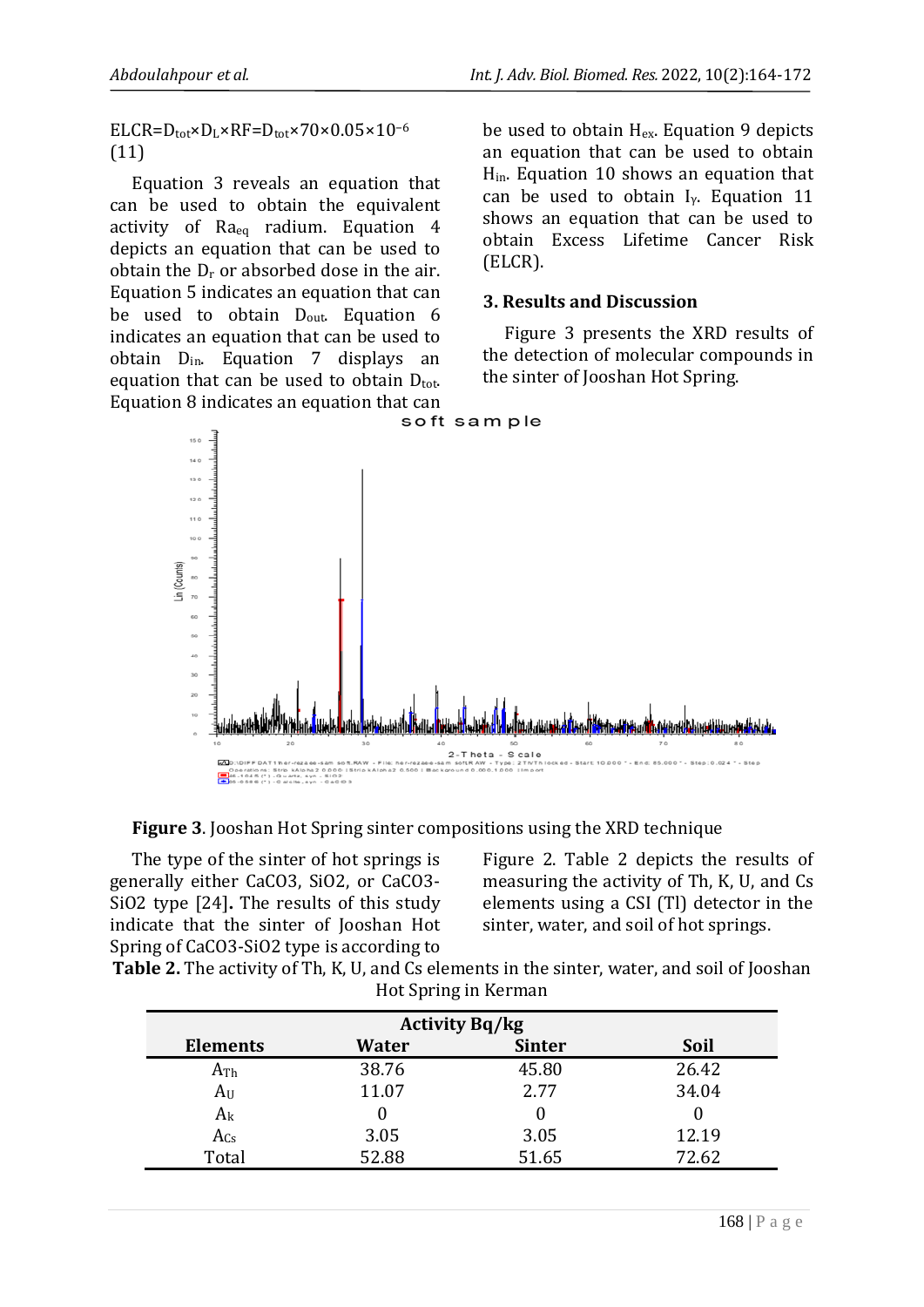#### **4. Conclusion**

The results show that the sinter type of Sirch hot springs is CaCO3- SiO2 type. Most of the sediments of springs have been reported as CaCO3 or SiO2 types [21]. A small number of sinter type hot springs in the world have been reported as CaCO3-SiO2 type [21]. Studies reveal most of the hot springs have contaminated to the Th, Cs, U, etc. radioactive elements [25]. The amount of radioactive elements observed in the components of hot springs depends on the type of faults and the soil of the area around the spring. Due to the mountainous nature of the around Kerman Sirch hot spring, there is a possibility of contaminating surface water that has penetrated into underground rocks to Th, U, k, etc. radioactive elements in faults. The calculated activity of Th, U, k, radioactive elements in soil, water, and sinter of Sirch Kerman hot spring that are mentioned in Table 1, show that these elements are present in the faults around the spring. The study of radioactive elements in the hot springs of Iran [4] also shows the presence of radioactive elements in the faults around the Iranian hot spring. Comparison of the Th, U, Cs, etc. activity of hot spring elements in Iran and the world [25] shows that the activity of Jooshan hot spring radioactive elements is less than other hot springs.

Radiation hazards have also been calculated using the hazard equations for Jooshan-Kerman hot spring. The results of these hazards are presented in Table 3.

The sinter of Jooshan Hot Spring, like some hot springs in the world, has radioactive elements, including Cs, Th, U, and K [26, 27]**.** The total activity of these elements in the water, sinter and soil of Jooshan Hot Spring was 52.88, 51.65, and 72.62 Bq/kg, respectively. The amount of radioactive elements in the sinter is more than that in the hot spring soil and water. Using the results in Table 3, the radiative hazard of different spring components, including sinter, water, and soil can be obtained according to Equations 1-8. Table 3 presents the results of the calculations.

| <b>Table 3.</b> The results of the radiative hazards of the sinter, water, and soil of Jooshan Hot |
|----------------------------------------------------------------------------------------------------|
| Spring                                                                                             |

| <b>Radiation Hazards</b>  |          |               |             |  |  |
|---------------------------|----------|---------------|-------------|--|--|
| <b>Radiative Hazards</b>  | Water    | <b>Sinter</b> | <b>Soil</b> |  |  |
| $Ra_{eq}(Bq/kg)$          | 66.49    | 68.26331      | 71.83       |  |  |
| $D_r(nGy/y)$              | 64.47    | 65.59357      | 66.39       |  |  |
| $D_{out}(nGy/y)$          | 0.08     | 0.080488      | 0.08        |  |  |
| $D_{in}(nGy/y)$           | 0.44     | 0.450733      | 0.46        |  |  |
| $D_{\text{tot}}(nGy/y)$   | 0.52     | 0.531221      | 0.54        |  |  |
| $H_{\rm ex}$              | 0.18     | 0.184319      | 0.19        |  |  |
| $H_{in}$                  | 0.21     | 0.1918        | 0.29        |  |  |
| $\mathbf{I}_{\mathbf{v}}$ | 0.46     | 0.476462      | 0.49        |  |  |
| <b>ELCR</b>               | 1.83E-09 | 1.86E-09      | 1.88E-09    |  |  |

Radiation hazards, including Daeq, Dr,  $D_{\text{tot}}$ , H<sub>in</sub>, H<sub>ex</sub>, H<sub>in</sub>, I<sub>y</sub>, and ELCR for the sinter, soil and water of Jooshan Hot Spring were less than the annual limits. To estimate the radiative hazards of Jooshan Hot Spring in Kerman, first various samples of sinter, soil, and water hot springs were collected. Second, the chemical composition of sinter with XRD technique, finally the amount of Daeq, Dr,  $D_{\text{tot}}$ , H<sub>in</sub>, H<sub>ex</sub>, H<sub>in</sub> I<sub>y</sub>, and ELCR radiation hazards of sinter, soil, and water of hot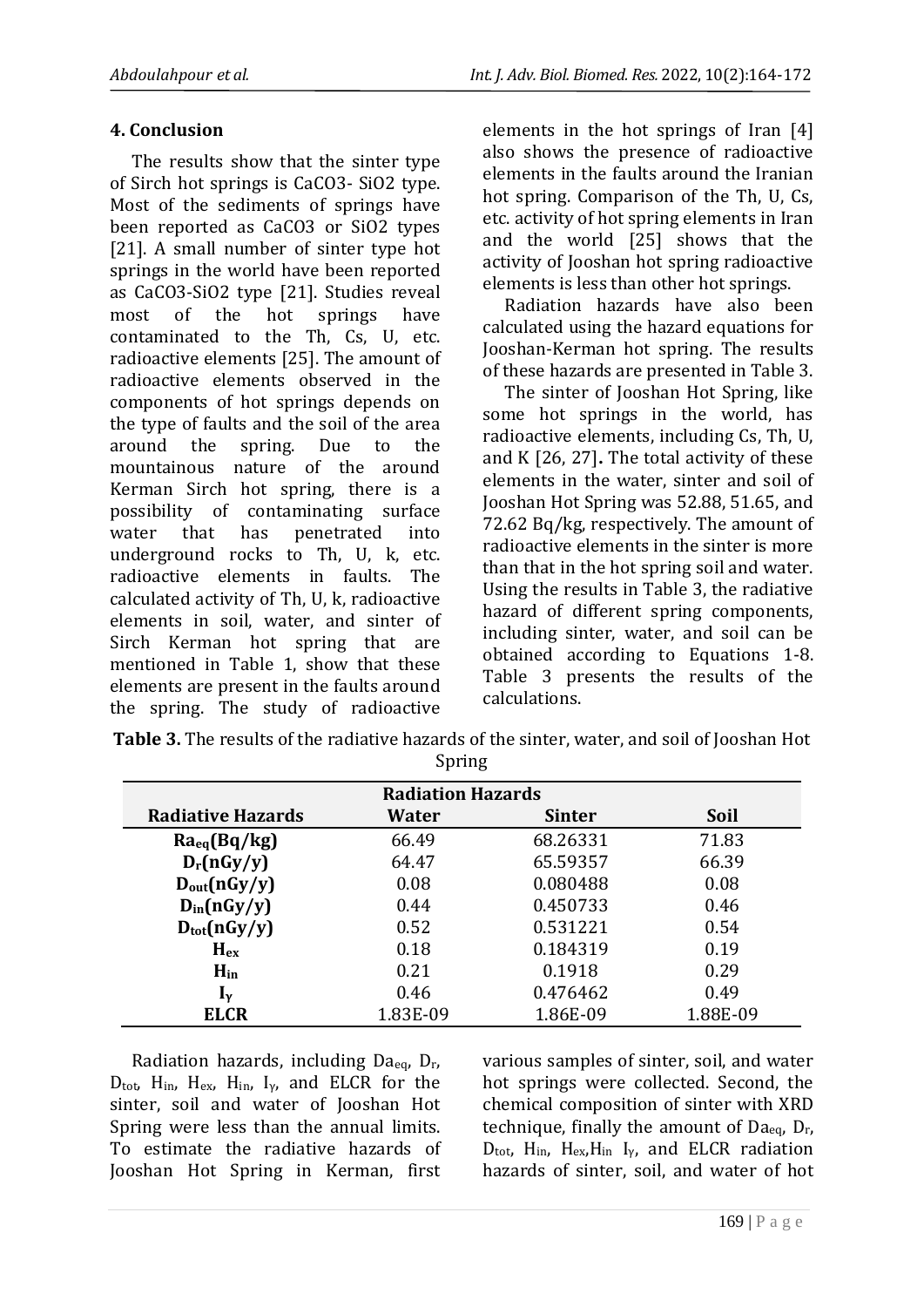spring were obtained. The results demonstrate that the sinter of Jooshan Hot Spring is of the calcareous-silicate type. The activity of Th, U, K, and Cs elements in the sinter of hot springs is 45.80, 2.77, 0, and 3.05 Bq/kg, and the activity of all radioactive elements in the sinter is 51.8 Bq/kg. The activity of Cs, Th, U, and K elements in the spring sinter is less than that in the water and soil. The amount of radiation hazards for the sinter, soil, and spring water is less than the limited level. The results of this study indicate that the use of Jooshan Hot Spring in Kerman is allowed, and there are no significant radiation hazards.

#### **Declarations**

The authors declare that they have no known competing financial interests or personal relationships that could have appeared to influence the work reported in this paper. The authors declare that there is no conflict.

#### **Authors' contributions**

Mahmoud Abdoulahpour and Mohammad Reza Rezaie designed and simulated this study and Saeed Mohammadi analyzed the data. Mahmoud Abdoulahpour and Neda Zareie proceeded to the data quality control and the manuscript drafting. Neda Zareie revised the final version.

#### **Consent for publications**

All authors agree to have read the manuscript and authorize the publication of the final version of the manuscript.

#### **Conflict declaration**

The authors declare that there is no conflict.

#### **Conflict of interest**

None of the authors have any conflict of interest to declare.

#### **Availability of data and material**

Data are available on request from the authors.

#### **Funding/Support**

Not applicable.

#### **Ethics approval and consent to participate**

Because the simulation of this study, it does not need an Ethics approval and consent to participate form.

#### **Orcid:**

*Mahmoud Abdoulahpour: [https://www.orcid.org/0000-0002-9971-](https://www.orcid.org/0000-0002-9971-055X) [055X](https://www.orcid.org/0000-0002-9971-055X) Mohammad Reza Rezaie: [https://www.orcid.org/0000-0002-2183-](https://www.orcid.org/0000-0002-2183-7729) [7729](https://www.orcid.org/0000-0002-2183-7729)* Neda Zareie: [https://orcid.org/0000-0003-](https://orcid.org/0000-0003-2090-5926) [2090-5926](https://orcid.org/0000-0003-2090-5926) *Saeed Mohammadi*: *[https://www.orcid.org/0000-0001-7706-](https://www.orcid.org/0000-0001-7706-9856) [9856](https://www.orcid.org/0000-0001-7706-9856)*

#### **References**

- 1. Hamid B, Bagher A M, Reza B M, Mahboubeh B. (2016). Review of sustainable energy sources in Kerman. *World J. Eng*., 13(2): 109-119. [\[Crossref\]](https://doi.org/10.1108/WJE-04-2016-014), [\[Google Scholar\]](https://scholar.google.com/scholar?hl=en&as_sdt=0%2C5&q=Hamid+B%2C+Bagher+A+M%2C+Reza+B+M%2C+%E2%80%8EMahboubeh+B.+%282016%29.+Review+of+%E2%80%8Esustainable+energy+%E2%80%8Esources+in+%E2%80%8EKerman.+World+Journal+of+Engineering.+%E2%80%8E&btnG=), [\[Publisher\]](https://www.emerald.com/insight/content/doi/10.1108/WJE-04-2016-014/full/html)
- 2. Hashemi S M, Negarestani A. (2011). Effective dose rate of radon gas in Jooshan hot spring of Kerman Province. *JKMU*, 18(3): 279-285. [\[Google Scholar\]](https://scholar.google.com/scholar?hl=en&as_sdt=0%2C5&q=SM+H.+%282011%29.+Effective+dose+rate+of+%E2%80%8Eradon+gas+in+Jooshan+hot+spring+of+%E2%80%8EKerman+%E2%80%8EProvince.+%E2%80%8E&btnG=), [\[Publisher\]](https://pesquisa.bvsalud.org/portal/resource/pt/emr-125102)
- 3. Montazeri H, Abbasnejad A, Negarestani A. (2011). Continuous radon monitoring in the Jowshan hot spring as an earthquake precursor, SE Iran. *Geochem. J.*, 45(6): 463-472. [\[Crossref\]](https://doi.org/10.2343/geochemj.1.0148), [\[Google Scholar\]](https://scholar.google.com/scholar?hl=en&as_sdt=0%2C5&q=Montazeri+H%2C+Abbasnejad+A%2C+%E2%80%8ENegarestani+A.+%282011%29.+Continuous+%E2%80%8Eradon+monitoring+in+%E2%80%8Ethe+Jowshan+hot+%E2%80%8Espring+as+an+earthquake+precursor%2C+SE+%E2%80%8EIran.+Geochemical+Journal%2C+45%286%29%3A+%E2%80%8E%E2%80%8E463-%E2%80%8E%E2%80%8E472.%E2%80%8E&btnG=), [\[Publisher\]](https://www.jstage.jst.go.jp/article/geochemj/45/6/45_1.0148/_article/-char/ja/)
- 4. Pourimani R, Nemati Z. (2016). Measurement of Radionuclide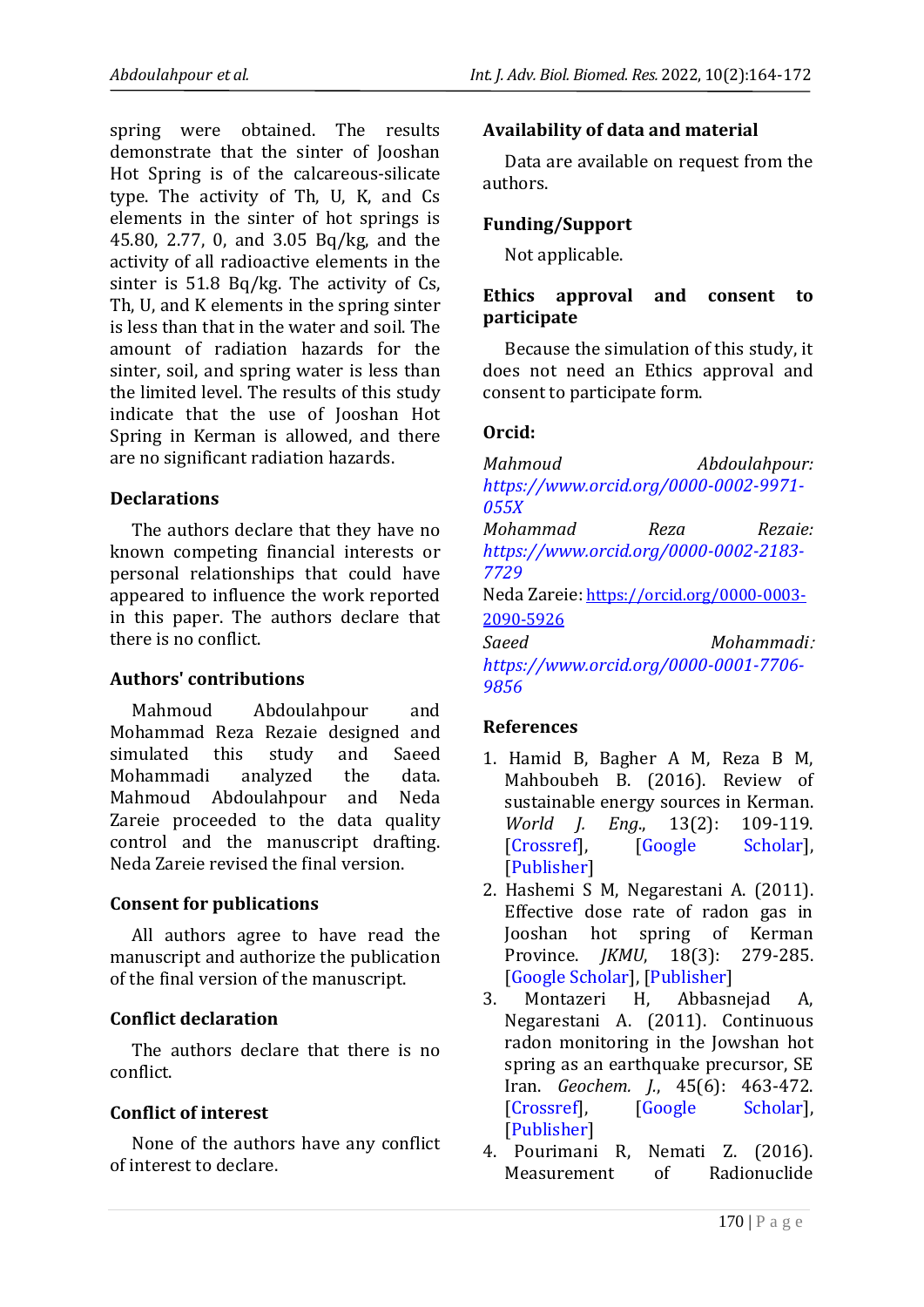Concentration in Some Water Resources in Markazi Province, Iran. *Iran. J. Med. Phys.*, 13(1): 49-57. [\[Crossref\]](https://doi.org/%2010.22038/IJMP.2016.7145‎), [\[Google Scholar\]](https://scholar.google.com/scholar?hl=en&as_sdt=0%2C5&q=Pourimani+R%2C+Nemati+Z.+%282016%29.+%E2%80%8EMeasurement+of+Radionuclide+%E2%80%8EConcentration+in+Some+%E2%80%8EWater+%E2%80%8EResources+in+Markazi+Province%2C+Iran.+%E2%80%8EIranian+Journal+of+Medical+Physics%2C+%E2%80%8E%E2%80%8E13%281%29%3A+49-%E2%80%8E%E2%80%8E57.+%E2%80%8E&btnG=), [\[Publisher\]](http://eprints.mums.ac.ir/3306/)

- 5. Rezaie Rayeni Nejad M R. (2020). Investigation of the relationship between of the Radon Concentration Variation in Reyhanshahr Hot Spring and Earthquakes with  $D/R$  > 0.5 in that Zone. *IJRSM*, 8(4): 267-274. [\[Crossref\]](https://doi.org/20.1001.1.23225971.1399.8.4.22.8‎), [\[Google Scholar\]](https://scholar.google.com/scholar?hl=en&as_sdt=0%2C5&q=Rezaie+Rayeni+Nejad+M+R.+%282020%29.+%E2%80%8EInvestigation+of+the+relationship+%E2%80%8Ebetween+of+the+%E2%80%8ERadon+Concentration+%E2%80%8EVariation+in+Reyhanshahr+Hot+Spring+%E2%80%8Eand+Earthquakes+with+D%2FR%3E+%E2%80%8E%E2%80%8E0.5+in+%E2%80%8Ethat+Zone.+Iranian+Journal+of+%E2%80%8ERadiation+Safety+and+Measurement%2C+%E2%80%8E%E2%80%8E8%284%29%3A+267-274%E2%80%8E&btnG=), [\[Publisher\]](https://rsm.kashanu.ac.ir/article-1-435-en.html)
- 6. Namvaran M, Negarestani A. (2013). Measuring the radon concentration and investigating the mechanism of decline prior an earthquake (Jooshan, SE of Iran). *J Radioanal Nucl Chem*., 298: 1-8. [\[Crossref\]](https://doi.org/10.1007/s10967-012-2162-7), [\[Google Scholar\]](https://scholar.google.com/scholar?hl=en&as_sdt=0%2C5&q=Namvaran+M%2C+Negarestani+A.+%282013%29.+%E2%80%8EMeasuring+the+radon+concentration+%E2%80%8Eand+%E2%80%8Einvestigating+the+mechanism+of+%E2%80%8Edecline+prior+an+earthquake+%28Jooshan%2C+%E2%80%8ESE+of+Iran%29.+Journal+%E2%80%8Eof+Radioanalytical+%E2%80%8Eand+Nuclear+Chemistry%2C+298%281%29%3A+1-8.+%E2%80%8E&btnG=), [\[Publisher\]](https://link.springer.com/article/10.1007/s10967-012-2162-7)
- 7. Dabayneh K, Mashal L, Hasan F. (2008). Radioactivity concentration in soil samples in the southern part of the West Bank, Palestine. *Radiat. Prot. Dosimetry*, 131(2): 265-271. [\[Crossref\]](https://doi.org/10.1093/rpd/ncn161), [\[Google Scholar\]](https://scholar.google.com/scholar?hl=en&as_sdt=0%2C5&q=Dabayneh+K%2C+Mashal+L%2C+Hasan+F.+%E2%80%8E%E2%80%8E%282008%29.+Radioactivity+concentration+in+%E2%80%8Esoil+samples+in+%E2%80%8Ethe+southern+part+of+%E2%80%8Ethe+West+Bank%2C+Palestine.+Radiation+%E2%80%8Eprotection+dosimetry%2C+131%282%29%3A+265-%E2%80%8E%E2%80%8E%E2%80%8E271.+%E2%80%8E&btnG=), [\[Publisher\]](https://academic.oup.com/rpd/article-abstract/131/2/265/1607980)
- 8. Thabayneh K. (2012). Natural radioactivity levels and estimation of radiation exposure in environmental soil samples from Tulkarem Province– Palestine, *Open J. Soil Sci.*, 2, 7-16. [\[Crossref\]](http://dx.doi.org/10.4236/ojss.2012.21002), [\[Google Scholar\]](https://scholar.google.com/scholar?hl=en&as_sdt=0%2C5&q=Thabayneh+K.+%282012%29.+Natural+%E2%80%8Eradioactivity+levels+and+estimation+of+%E2%80%8Eradiation+%E2%80%8Eexposure+in+environmental+%E2%80%8Esoil+samples+from+Tulkarem+%E2%80%8EProvince%E2%80%93Palestine.+%E2%80%8E&btnG=), [\[Pdf\]](https://file.scirp.org/pdf/OJSS20120100001_63641229.pdf)
- 9. Faweya E, Babalola A. (2010). Radiological safety assessment and occurrence of heavy metals in soil from designated waste dumpsites used for building and composting in Southwestern Nigeria. *Arab. J. Sci. Eng.*, 35(2): 219. [\[Google Scholar\]](https://scholar.google.com/scholar?hl=en&as_sdt=0%2C5&q=Faweya+E%2C+Babalola+A.+%282010%29.+%E2%80%8ERadiological+safety+assessment+and+%E2%80%8Eoccurrence+of+%E2%80%8Eheavy+metals+in+soil+%E2%80%8Efrom+designated+waste+dumpsites+%E2%80%8E%E2%80%8Eused+for+building+and+composting+in+%E2%80%8ESouthwestern+Nigeria.+Arabian+%E2%80%8EJournal+for+Science+%E2%80%8Eand+Engineering%2C+%E2%80%8E%E2%80%8E35%282%29%3A+219%E2%80%8E&btnG=), [\[Pdf\]](http://ajse.kfupm.edu.sa/articles/352A%20p.16.pdf)
- 10. Huy N Q, Luyen T. (2006). Study on external exposure doses from terrestrial radioactivity in Southern Vietnam. *Radiat. Prot. Dosimetry*., 118(3): 331-336**.** [\[Crossref\]](https://doi.org/10.1093/rpd/nci341‎), [\[Google](https://scholar.google.com/scholar?hl=en&as_sdt=0%2C5&q=Huy+N+Q%2C+Luyen+T.+%282006%29.+Study+on+%E2%80%8Eexternal+exposure+doses+from+%E2%80%8Eterrestrial+%E2%80%8Eradioactivity+in+Southern+%E2%80%8EVietnam.+Radiation+protection+%E2%80%8Edosimetry%2C+118%283%29%3A+331-336%E2%80%8E&btnG=)  [Scholar\]](https://scholar.google.com/scholar?hl=en&as_sdt=0%2C5&q=Huy+N+Q%2C+Luyen+T.+%282006%29.+Study+on+%E2%80%8Eexternal+exposure+doses+from+%E2%80%8Eterrestrial+%E2%80%8Eradioactivity+in+Southern+%E2%80%8EVietnam.+Radiation+protection+%E2%80%8Edosimetry%2C+118%283%29%3A+331-336%E2%80%8E&btnG=), [\[Publisher\]](https://academic.oup.com/rpd/article-abstract/118/3/331/1602601)
- 11. Abel-Ghany H. (2010). Natural activities of 238 U, 232 Th and 40 K in manganese ore. *Am. J. Environ. Sci*.,

6(1): 90-94. [Crossref], [\[Google](https://scholar.google.com/scholar?hl=en&as_sdt=0%2C5&q=Abel-Ghany+H.+%282010%29.+Natural+%E2%80%8Eactivities+of+238U%2C+232Th+and+40K+in+%E2%80%8Emanganese+ore.+%E2%80%8EAmerican+Journal+of+%E2%80%8EEnvironmental+Sciences%2C+6%281%29%3A+90-94.+%E2%80%8E&btnG=)  [Scholar\]](https://scholar.google.com/scholar?hl=en&as_sdt=0%2C5&q=Abel-Ghany+H.+%282010%29.+Natural+%E2%80%8Eactivities+of+238U%2C+232Th+and+40K+in+%E2%80%8Emanganese+ore.+%E2%80%8EAmerican+Journal+of+%E2%80%8EEnvironmental+Sciences%2C+6%281%29%3A+90-94.+%E2%80%8E&btnG=), [\[Publisher\]](https://www.cabdirect.org/cabdirect/abstract/20103150711)

- 12. Alharbi W, Alzahrani J, Abbady A G. (2011). Assessment of radiation hazard indices from granite rocks of the southeastern Arabian Shield, Kingdom of Saudi Arabia. *Aust J Basic Appl Sci*, 5(6): 672-682. [\[Google](https://scholar.google.com/scholar?hl=en&as_sdt=0%2C5&q=Alharbi+W%2C+Alzahrani+J%2C+Abbady+A+G.+%E2%80%8E%E2%80%8E%282011%29.+Assessment+of+radiation+%E2%80%8Ehazard+indices+%E2%80%8Efrom+granite+rocks+of+%E2%80%8Ethe+southeastern+Arabian+Shield%2C+%E2%80%8EKingdom+of+Saudi+Arabia.+Aust+J+%E2%80%8EBasic+%E2%80%8EAppl+Sci%2C+5%286%29%3A+672-682%E2%80%8E&btnG=)  [Scholar\]](https://scholar.google.com/scholar?hl=en&as_sdt=0%2C5&q=Alharbi+W%2C+Alzahrani+J%2C+Abbady+A+G.+%E2%80%8E%E2%80%8E%282011%29.+Assessment+of+radiation+%E2%80%8Ehazard+indices+%E2%80%8Efrom+granite+rocks+of+%E2%80%8Ethe+southeastern+Arabian+Shield%2C+%E2%80%8EKingdom+of+Saudi+Arabia.+Aust+J+%E2%80%8EBasic+%E2%80%8EAppl+Sci%2C+5%286%29%3A+672-682%E2%80%8E&btnG=), [\[Publisher\]](https://www.researchgate.net/publication/283797361_Assessment_of_radiation_hazard_indices_from_granite_rocks_of_the_southeastern_Arabian_Shield_Kingdom_of_Saudi_Arabia)
- 13. El-Shershaby A, El-Bahi S, El-Dine N W, Dabayneh K. (2006). Assessment of natural and man-made radioactivity levels of the plant leaves samples as bio-indicators of pollution in Hebron District. *Arab J Nucl Sci Appl*, 39(2): 231-242**.**[\[Google Scholar\]](https://scholar.google.com/scholar?hl=en&as_sdt=0%2C5&q=El-Shershaby+A%2C+El-Bahi+S%2C+El-Dine+N+%E2%80%8EW%2C+Dabayneh+K.+%282006%29.+Assessment+%E2%80%8Eof+natural+%E2%80%8Eand+man-made+radioactivity+%E2%80%8Elevels+of+the+plant+leaves+samples+as+%E2%80%8Ebio-indicators+of+%E2%80%8Epollution+in+Hebron+%E2%80%8EDistrict.+Arab+J+Nucl+Sci+Appl%2C+39%282%29%3A+%E2%80%8E%E2%80%8E231-242.%E2%80%8E&btnG=), [\[Pdf\]](https://www.researchgate.net/profile/Khalil-Thabayneh/publication/277891102_Assessment_of_Natural_and_Man_-Made_Radioactivity_Levels_of_the_Plant_Leaves_Samples_as_Bio-_Indicators_of_Pollution_in_Hebron_District-_Palestine/links/5575feb708aeacff1ffe5de3/Assessment-of-Natural-and-Man-Made-Radioactivity-Levels-of-the-Plant-Leaves-Samples-as-Bio-Indicators-of-Pollution-in-Hebron-District-Palestine.pdf)
- 14. Fatima I, Zaidi J, Arif M, Daud M, Ahmad S, Tahir S. (2008). Measurement of natural radioactivity and dose rate assessment of terrestrial gamma radiation in the soil of southern Punjab, Pakistan. *Radiat. Prot. Dosimetry*, 128(2): 206-212. [\[Crossref\]](https://doi.org/10.1093/rpd/ncm310), [\[Google Scholar\]](https://scholar.google.com/scholar?hl=en&as_sdt=0%2C5&q=Fatima+I%2C+Zaidi+J%2C+Arif+M%2C+Daud+M%2C+%E2%80%8EAhmad+S%2C+Tahir+S.+%282008%29.+%E2%80%8EMeasurement+of+natural+%E2%80%8Eradioactivity+%E2%80%8Eand+dose+rate+assessment+of+%E2%80%8Eterrestrial+gamma+radiation+in+the+soil+%E2%80%8Eof+%E2%80%8Esouthern+Punjab%2C+Pakistan.+%E2%80%8ERadiation+protection+dosimetry%2C+%E2%80%8E%E2%80%8E128%282%29%3A+206-212.%E2%80%8E&btnG=), [\[Publisher\]](https://academic.oup.com/rpd/article-abstract/128/2/206/1603717)
- 15. Mohammed R, Ahmed R. (2017). Estimation of excess lifetime cancer risk and radiation hazard indices in southern Iraq. *Environ. Earth Sci.*, 76(7): 1-9. [\[Crossref\]](https://doi.org/10.1007/s12665-017-6616-7), [\[Google](https://scholar.google.com/scholar?hl=en&as_sdt=0%2C5&q=Mohammed+R%2C+Ahmed+R.+%282017%29.+%E2%80%8EEstimation+of+excess+lifetime+cancer+%E2%80%8Erisk+and+%E2%80%8Eradiation+hazard+indices+in+%E2%80%8Esouthern+Iraq.+Environmental+Earth+%E2%80%8ESciences%2C+76%287%29%3A+1-9%E2%80%8E&btnG=)  [Scholar\]](https://scholar.google.com/scholar?hl=en&as_sdt=0%2C5&q=Mohammed+R%2C+Ahmed+R.+%282017%29.+%E2%80%8EEstimation+of+excess+lifetime+cancer+%E2%80%8Erisk+and+%E2%80%8Eradiation+hazard+indices+in+%E2%80%8Esouthern+Iraq.+Environmental+Earth+%E2%80%8ESciences%2C+76%287%29%3A+1-9%E2%80%8E&btnG=), [\[Publisher\]](https://link.springer.com/article/10.1007/s12665-017-6616-7)
- 16. Veiga R, Sanches N, Anjos R, Macario K, Bastos J, Iguatemy M, Aguiar J G, Santos A, Mosquera B, Carvalho C. (2006). Measurement of natural radioactivity in Brazilian beach sands. *Radiat. Meas.*, 41(2): 189-196. [\[Crossref\]](https://doi.org/10.1016/j.radmeas.2005.05.001), [\[Google Scholar\]](https://scholar.google.com/scholar?hl=en&as_sdt=0%2C5&q=Veiga+R%2C+Sanches+N%2C+Anjos+R%2C+Macario+%E2%80%8EK%2C+Bastos+J%2C+Iguatemy+M%2C+Aguiar+J+G%2C+%E2%80%8ESantos+A%2C+%E2%80%8EMosquera+B%2C+Carvalho+C.+%E2%80%8E%E2%80%8E%282006%29.+Measurement+of+natural+%E2%80%8Eradioactivity+in+Brazilian+beach+%E2%80%8Esands.+%E2%80%8ERadiation+measurements%2C+41%282%29%3A+189-%E2%80%8E%E2%80%8E196.%E2%80%8E&btnG=), [\[Publisher\]](https://www.sciencedirect.com/science/article/abs/pii/S1350448705000685)
- 17. Issa S, Uosif M, Elsaman R. (2013). Gamma radioactivity measurements in Nile River sediment samples. *Turkish J. Eng. Environ. Sci.*, 37(1): 109-122. [\[Crossref\]](https://doi.org/‎10.3906/muh-1207-21‎), [\[Google Scholar\]](https://scholar.google.com/scholar?hl=en&as_sdt=0%2C5&q=Veiga+R%2C+Sanches+N%2C+Anjos+Issa+S%2C+Uosif+M%2C+Elsaman+R.+%282013%29.+%E2%80%8EGamma+radioactivity+measurements+in+%E2%80%8ENile+River+%E2%80%8Esediment+samples.+Turkish+%E2%80%8EJournal+of+Engineering+and+%E2%80%8EEnvironmental+Sciences%2C+37%281%29%3A+%E2%80%8E%E2%80%8E109-%E2%80%8E%E2%80%8E122.+%E2%80%8E%2C+Macario+%E2%80%8EK%2C+Bastos+J%2C+Iguatemy+M%2C+Aguiar+J+G%2C+%E2%80%8ESantos+A%2C+%E2%80%8EMosquera+B%2C+Carvalho+C.+%E2%80%8E%E2%80%8E%282006%29.+Measurement+of+natural+%E2%80%8Eradioactivity+in+Brazilian+beach+%E2%80%8Esands.+%E2%80%8ERadiation+measurements%2C+41%282%29%3A+189-%E2%80%8E%E2%80%8E196.%E2%80%8E&btnG=), [\[Pdf\]](http://citeseerx.ist.psu.edu/viewdoc/download?doi=10.1.1.874.6180&rep=rep1&type=pdf)
- 18. Mahur A, Kumar R, Mishra M, Ali S, Sonkawade R, Singh B, Bhardwaj V, Prasad R. (2010). Study of radon exhalation rate and natural radioactivity in soil samples collected